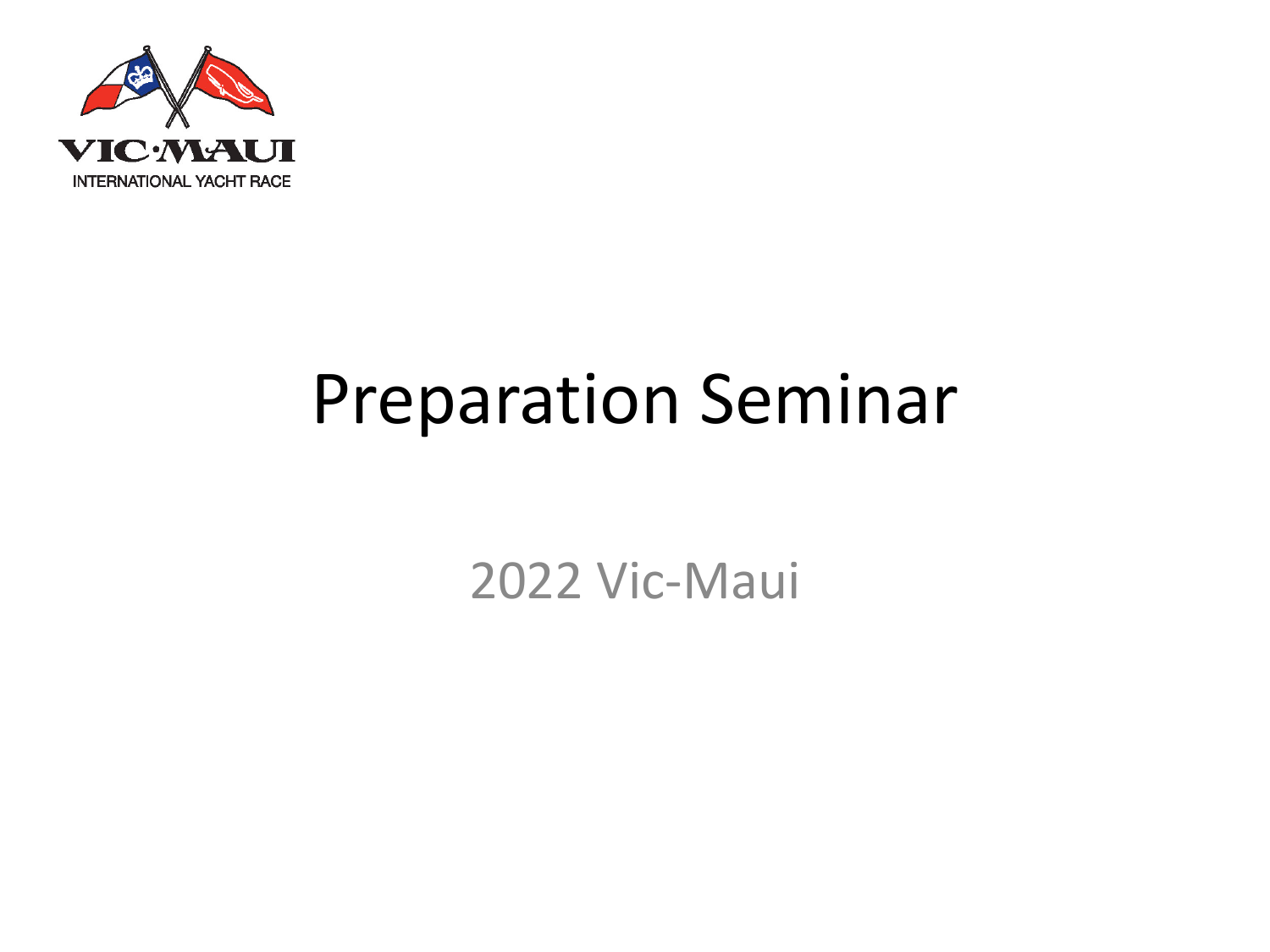### Introductions

- Presenters
	- Jim Innes RVYC Event Chair
	- Christof Marti Mentors
	- Gaylean Sutcliffe Registration
	- Rich Ballantyne Technical Committee Chair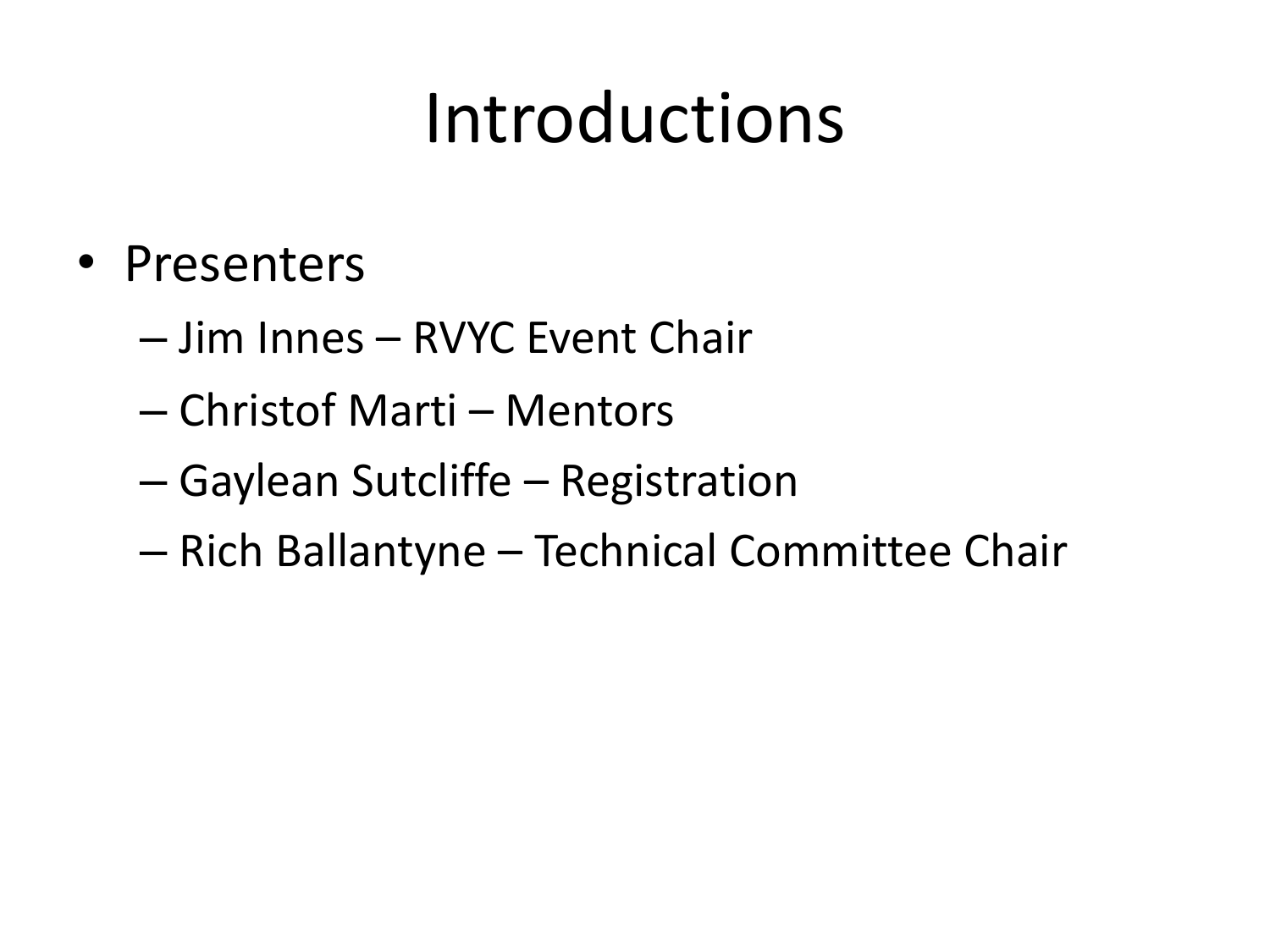# Agenda

- 8:30 Intros and Overview
- 8:50 Skipper Preparation Jim Innes
- 9:15 Handicapping Rich Ballantyne
- 9:40 Why Boats Don't Make Finish Line Rich Ballantyne
- 10:45 Safety Requirements OSRs Rich Ballantyne
- 12:00 Lunch (provided)
- 13:00 Race Communications Jim Innes & Rich Ballantyne
- 14:00 Logistics in Victoria & Lahaina Gaylean Sutcliffe
- 14:45 Crew Selection Christof Marti
- 15:15 Recap Rich Ballantyne
- 15:45 The Finish Rich Ballantyne
- 16:15 End (as opposed to the Finish) Jim Innes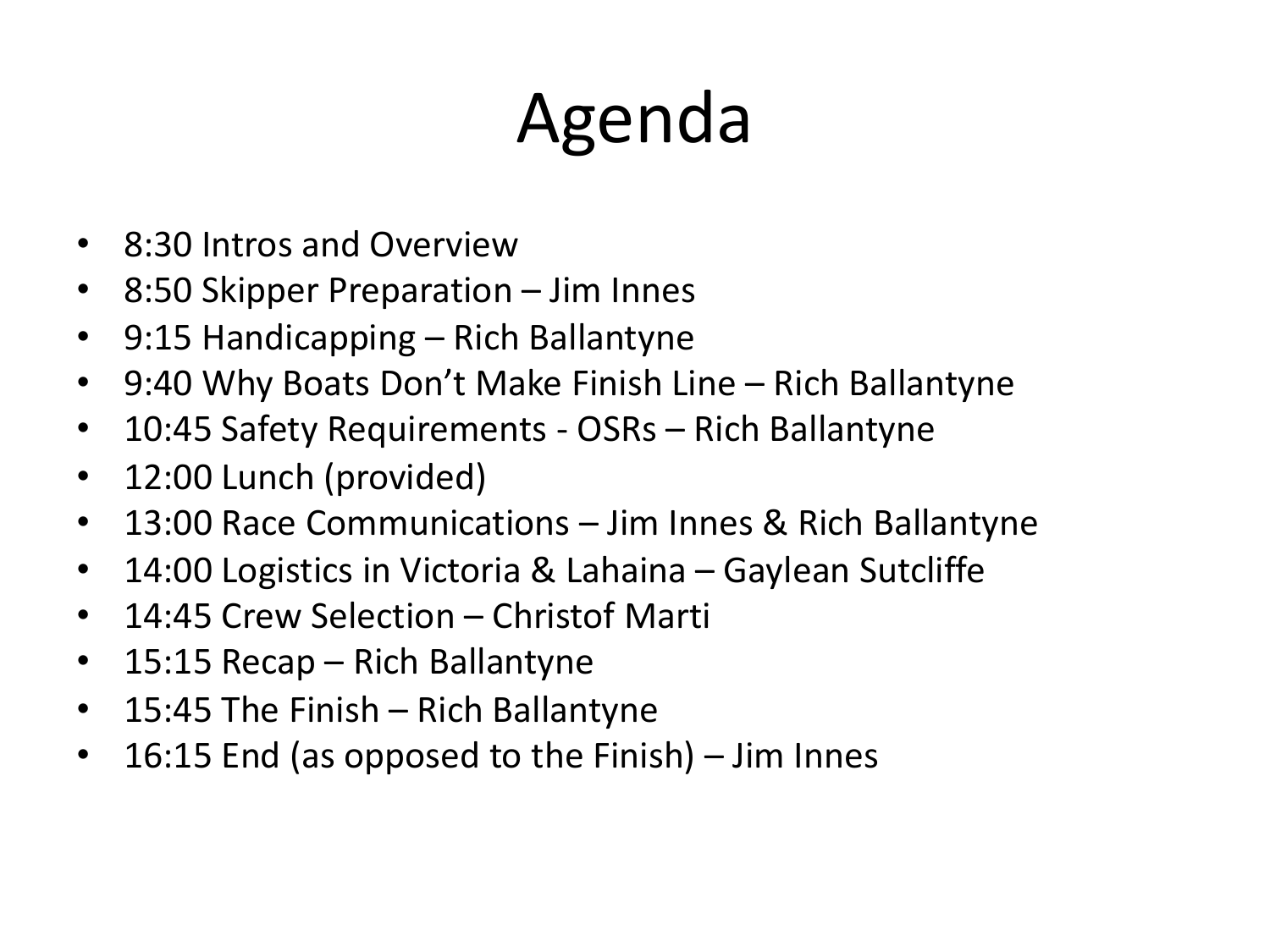### Overview

- Like any major voyage, racing to Hawaii is a big undertaking on many levels, enhanced by desire for speed
- Goal today is to enhance understanding of the various types of preparations facing a skipper and teams getting ready for the 2022 Vic-Maui
- Provide insight into why boats have failed to get to Maui in previous races